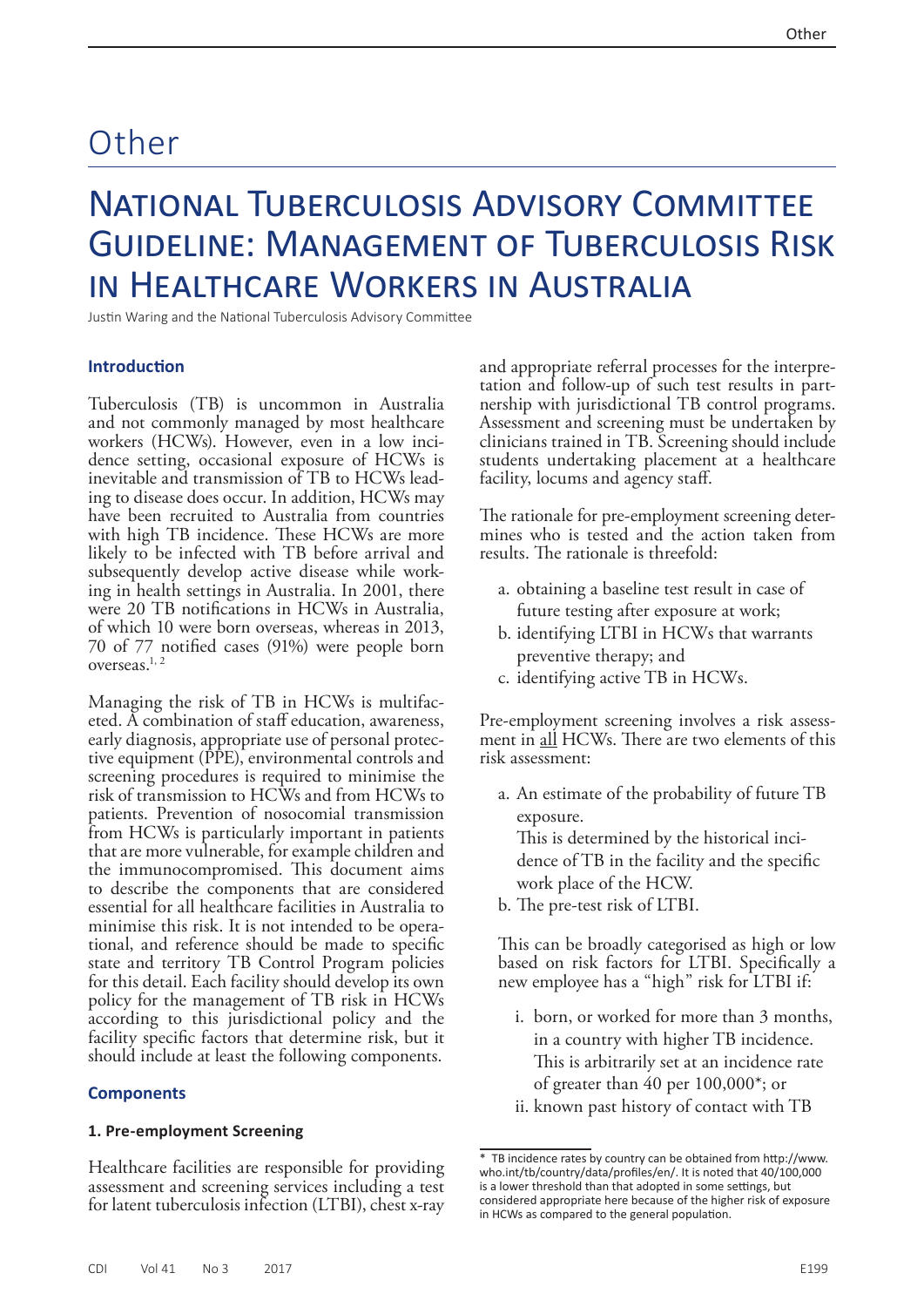# (work or personal).

Based on this risk assessment some HCWs should have a test for LTBI. Note, all HCWs should be screened (i.e. undergo the above risk assessment), but only some of these HCWs should be required to have a diagnostic test. The HCWs that are tested, in general, are those that may come into contact with TB (establishing a baseline) and those with a high pre-test risk for LTBI (preventive therapy may be recommended). Within these parameters the extent of testing and the action taken for a positive result varies between jurisdictions, and reference should be made to specific state and territory TB control program policies for guidance on this. For further The National Tuberculosis Advisory Committee (NTAC) guidance on LTBI treatment in Australia, refer to the "National Position Statement for the Management of Latent Tuberculosis Infection". It is important that screening test results are formally recorded and permanently retained for future reference.

HCWs requiring a screening test for LTBI can have a tuberculin skin test (TST) or an interferon gamma release assay (IGRA, such as the QuantiFERON-TB Gold assay, Cellestis/Qiagen, Carnegie, Australia). IGRAs offer the advantages of improved specificity in a low prevalence setting, a lack of a booster effect with repeated testing and the convenience of a blood test. However, problems with interpretation of results near the cut-off and what determines a conversion, as well as the expense of the test, are disadvantages of IGRAs.<br>For HCWs that undergo routine recurrent testing (see Component 3 below) the choice of test remains controversial. 3 High rates of conversions and reversions have been reported leading to more costly follow-up of screen-positive subjects.  $4, 5$ These conversions and reversions tend to occur more frequently when the initial IGRA result is close to the cut-off (0.35 IU/ml). NTAC recom- mends that either a TST or an IGRA are suitable as a single screening test, apart from when a HCW is likely to undergo serial testing. In these HCWs the preferred test is a TST and the role of IGRAs should be limited to supplementary testing to improve specificity. <sup>6</sup>

When a HCW does not undertake a screening test, the reason for this should be recorded and the HCW should be counselled about prompt presen- tation with symptoms suggestive of active TB. This may occur because the screening is not warranted e.g. a history of active TB or documentation of a prior positive screening test. Alternatively, HCWs that do not consent to a screening test that is recommended should be advised of the potential risks involved and should acknowledge in writing their non-participation.

Pre-employment screening for active TB should be considered in HCWs with a high pre-test risk for LTBI, especially if a pre-employment test for LTBI is positive. This includes a symptom screen and chest x-ray.

HCWs with a positive pre-employment screening test for LTBI should be considered for preventive therapy, in consultation with a physician with expertise in TB medicine. For further NTAC guidance on LTBI treatment in Australia, refer to the "National Position Statement for the Management of Latent Tuberculosis Infection". HCWs who do not take preventive therapy may also be considered for follow up surveillance for active TB, especially if they have recently arrived from a country with high TB incidence (see definition above). This is to detect TB reactivation early, and usually involves periodic symptom screening and a chest x-ray for 2 years.

Prospective HCWs that are identified in preemployment screening to be immunocompromised should have their work position carefully assessed and, if necessary, modified to avoid potential exposure to TB.

# **2. Post Exposure Contact Tracing**

Contact tracing amongst HCWs that are exposed to TB through the course of their work should be undertaken according to usual contact tracing principles and practices. In particular, reference should be made to the Series of National Guidelines (SoNG) for the Public Health Management of TB and relevant state or territory TB control program policies. 7

The extent of post exposure testing of HCWs, in general, depends on the degree to which the index case was isolated (i.e. whether in a single room and the ventilation characteristics of the room) , the estimated level of infectiousness of the index case and the amount of contact that the HCW has with the index case.

Post exposure testing for LTBI should use the same test for LTBI (TST or IGRA) as was used for the pre-employment screening test. Reference to the pre-employment or "baseline" result aids interpretation of the post exposure result by more clearly determining if conversion, and therefore new infection, has occurred.

In contact tracing of HCWs there are a number of special considerations including:

a. anxiety and unfounded fears are just as common even though HCWs may be better educated in respect to TB, so clear and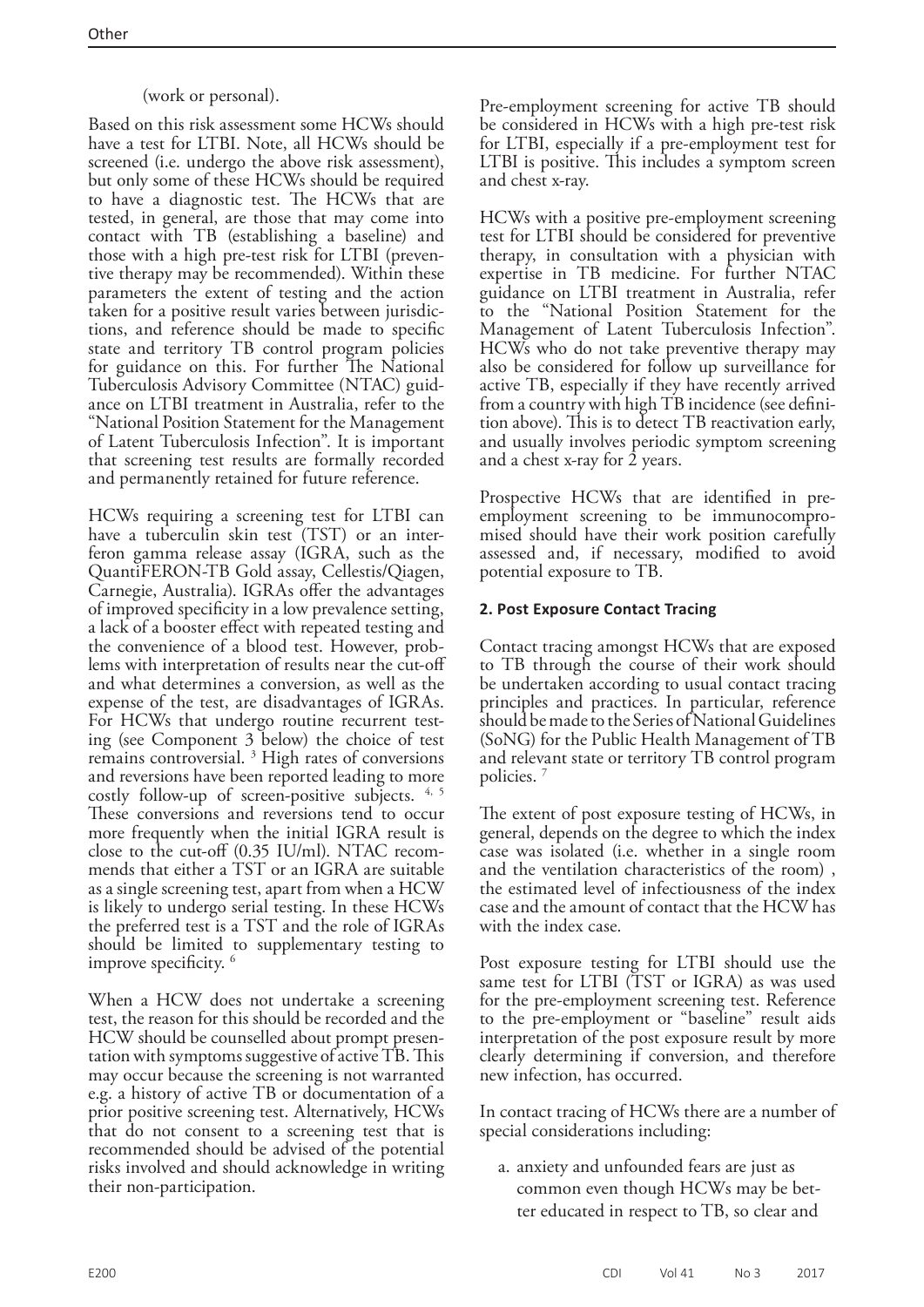prompt communication is essential;

- b. publicity and media attention are possible and should be prepared for, including informing senior health executives; and
- c. maintaining the confidentiality of the identity and medical record of the index case and HCWs affected is essential.

## **3. Routine Recurrent Screening**

The pre-employment screening test for LTBI can be repeated at pre-determined routine intervals that are not dictated by episodes of exposure. The aim of this recurrent or serial testing is to detect conversion that would have otherwise been unrecognised. In addition to being of potential benefit to the HCW, the results act as a surveillance of undetected transmission of TB that may be occurring in the health facility.

Recurrent screening is not recommended for all HCWs. It should be considered in a HCW with a negative pre-employment test who works in an area of high potential risk of exposure to TB. These occupations will be specified at a jurisdictional level, but may include workers in TB clinics, respiratory and infectious disease departments, mycobacterial laboratories, bronchoscopy and induced sputum suites, and mortuaries.

Serial testing should use the same test for LTBI used at baseline screening (TST or IGRA) so that conversion, indicating recent infection, can be appropriately recognised. The previously mentioned concerns around the definition of conversion in an IGRA should be borne in mind. A positive result, indicating conversion, should prompt a recommendation of preventive therapy. If a HCW declines preventive therapy after a serial LTBI test is positive, the follow up periodic clinical review and chest x-ray described in Component 1 above is more strongly indicated, because of the higher risk of reactivation after recent infection.

HCWs who work in these high risk areas and have a positive preemployment screening test can be considered for chest x-ray and clinical review. The interval period for recurrent screening is usually, but arbitrarily, set at one year.

## **4. Active TB in HCWs**

HCWs diagnosed with active TB are managed as for other cases of active TB. However, special considerations include:

a. informed consent should be obtained from the HCW before information about the

diagnosis is disclosed to the employer; and

b. if pulmonary TB is diagnosed, the HCW should be excluded from work until the treating physician has determined that adequate treatment has been taken to ensure the HCW is no longer infectious.

In respect to this, additional caution may be required if the HCW works with vulnerable patients e.g. the immunocompromised or children.

## **5. Surveillance**

Monitoring of recurrent screening test conversions (see Component 3) and the incidence of active TB in HCWs in a healthcare facility can be important indicators of TB transmission risk and adequacy of infection control practice. In a HCW with active TB, identifying nosocomial transmission (HCW to patient or vice-a-versa) by analysis of genetic typing of the TB isolates (e.g. VNTR/ MIRU typing) is particularly important, and if it occurs should be reported to the jurisdictional TB Control Program.

## **6. BCG Vaccination**

BCG vaccination is not routinely recommended for HCWs in Australia. 8,9 BCG vaccination can occasionally be considered in HCWs that are at high risk of exposure to multi-drug resistant TB (MDR-TB) e.g. mycobacterial laboratory workers, those going to work in high MDR-TB prevalence settings.

## **7. Education**

In healthcare settings with a low TB incidence, such as in Australia, experience with TB is often limited, but an enhanced awareness of the risks of infection transmission and sentinel symptoms is important. A program of regular education of HCWs is intended to ensure early detection of cases, appropriate infection control practices and early presentation for diagnosis if the HCW has symptoms suspicious of TB. Emphasis should be on the fact that the most effective way to control TB is early detection and commencement of treatment.

## **Healthcare Facility Protection of HCWs**

## Management of patients with TB

Management of the risk presented to HCWs by patients with TB is outlined in the NTAC *Infection Control Guidelines for the Management of Patients with Suspected or Confirmed Pulmonary Tuberculosis in Healthcare Settings*. 10 Each health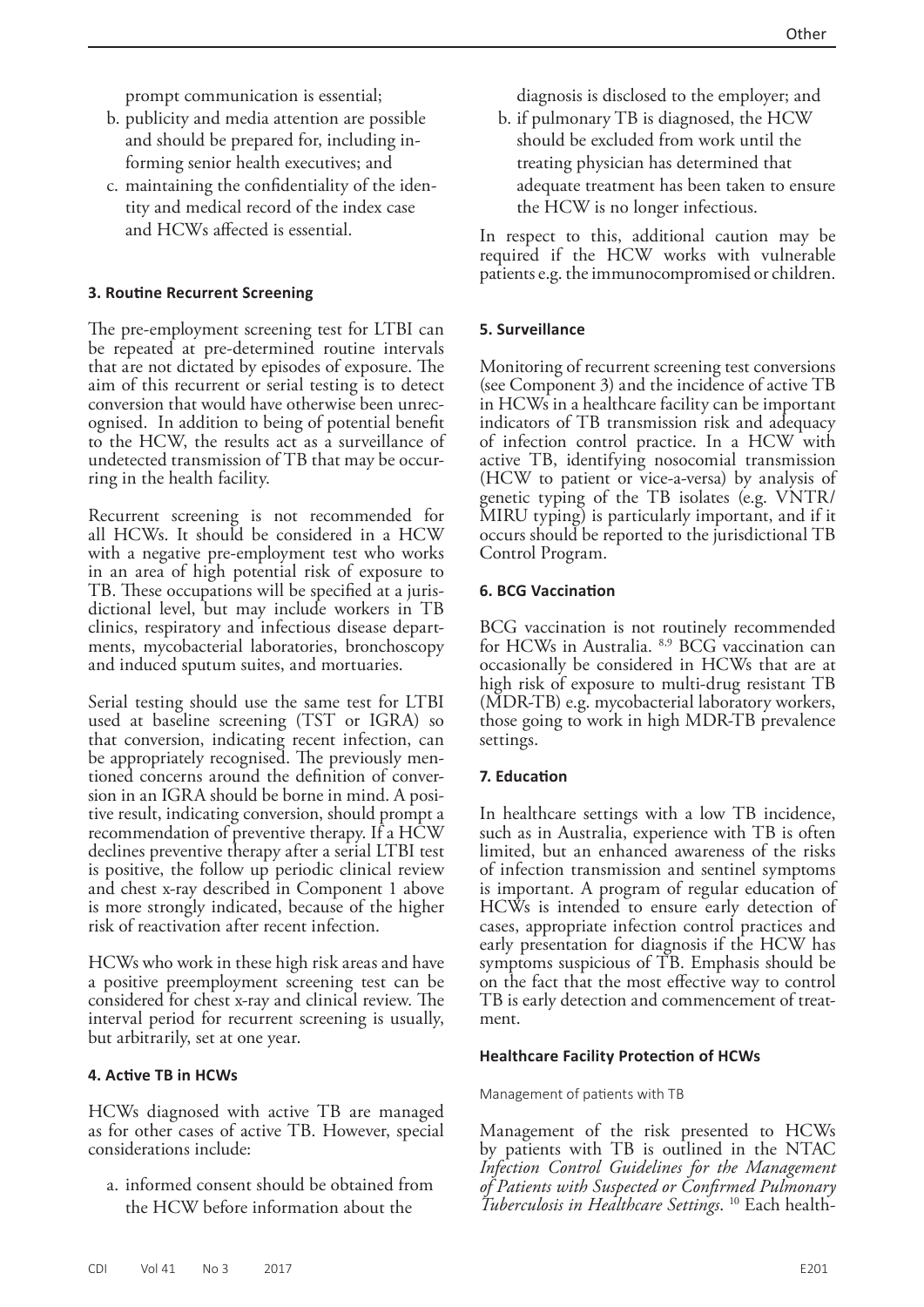care facility should write and periodically review a TB Infection Control Policy with reference to these guidelines and local jurisdictional policy, and ensure that all HCWs are updated on current policy. These guidelines include recommendations for airborne infection control precautions, engineering controls for infection control and the use of personal protective equipment. In addition, facilities that are likely to have patients presenting with TB should have protocols to ensure the rapid detection, isolation and treatment of patients with infectious TB.

Management of TB transmission risk in the laboratory

Infection control practices aimed at preventing transmission to HCWs working in mycobacterial laboratories are described in the NTAC *Guidelines for Australian Mycobacteriology Laboratories.* <sup>11</sup>

# **Jurisdictional Contacts**

Specific state and territory TB control programs should be contacted to obtain operational policies regarding management of TB risk in HCWs.

## **Australian Capital Territory**

Department of Respiratory and Sleep Medicine Canberra Hospital & Health Service Yamba Drive, Garran, Australian Capital Territory 2605 T: 02 6244 2066<br>Policy: *Occupa* Policy: *Occupational Assessment, Screening and Vaccination.*

# **New South Wales**

NSW TB Program Health Protection NSW T: 02 9391 9277 Policy: Occupational Assessment, Screening and Vaccination Against Specified Infectious Diseases ([http://www.health.nsw.gov.au/Infectious/tuber](http://www.health.nsw.gov.au/Infectious/tuberculosis/Pages/Policies.aspx)[culosis/Pages/Policies.aspx\)](http://www.health.nsw.gov.au/Infectious/tuberculosis/Pages/Policies.aspx).

# **Northern Territory**

TB Chest Clinic Centre of Disease Control Department of Health, Northern Territory T: 08 89228044 F: 08 89228310 Policy: Guidelines for the Control of Tuberculosis in the Northern Territory

## **Queensland**

Communicable Diseases and Infection Management Unit

Communicable Diseases Branch Department of Health, Queensland T: 07 33289724 Policy: Health Service Directive – Tuberculosis Control Protocol for the Control of Tuberculosis [\(https://www.health.qld.gov.au/directives/docs/]((https://www.health.qld.gov.au/directives/docs/ptl/qh-hsdptl-040-1.pdf) ) [ptl/qh-hsdptl-040-1.pdf\)]((https://www.health.qld.gov.au/directives/docs/ptl/qh-hsdptl-040-1.pdf) ) 

## **South Australia**

South Australia Tuberculosis Service 275 North Terrace, Adelaide, South Australia, 5000 T: 08 8222 4867 Policy: *Control of Tuberculosis in South Australian Health Services Directive*

## **Tasmania**

Director Workplace Health and Wellbeing Tasmanian Health Service - Southern Region Ground Floor, 56 Collins Street, Hobart, Tasmania, 7000 T: 03 6166 6883 F: 03 6166 7516 or Communicable Disease Prevention Unit Public Health Services, [Department of Health](http://www.dhhs.tas.gov.au/)  [and Human Services](http://www.dhhs.tas.gov.au/) GPO Box 125, 25 Argyle Street, Hobart, Tasmania, 7001 T: 03 6166 0702 F: 03 6222 7744 Tasmanian Health Organisation – South Policy: *Immunisation Protocol for Health Care Workers (HR-58)*

Tasmanian Health Organisation – North Policy: *THO-North Employee Screening & Immunisation (January 2015)*

Tasmanian Health Organisation – North West Policy: *Occupational Assessment, Screening and Immunisation Protocol (November 2013)*

# **Victoria**

Victorian Tuberculosis Program Peter Doherty Institute for Infection and Immunity 792 Elizabeth Street, Melbourne, Victoria General Enquiries: 03 9342 9478 Public Health Nurse Manager: 03 9342 9475 Email: [vtpadmin@mh.org.au](mailto:vtpadmin%40mh.org.au?subject=) Policy: Victorian TB Guidelines ("Management, control and prevention of tuberculosis" [www.](http://health.gov.au/www.thermh.org.au/health-professionals/clinical-services/victorian-tuberculosis-program) [thermh.org.au/health-professionals/clinical](http://health.gov.au/www.thermh.org.au/health-professionals/clinical-services/victorian-tuberculosis-program)[services/victorian-tuberculosis-program\)](http://health.gov.au/www.thermh.org.au/health-professionals/clinical-services/victorian-tuberculosis-program)